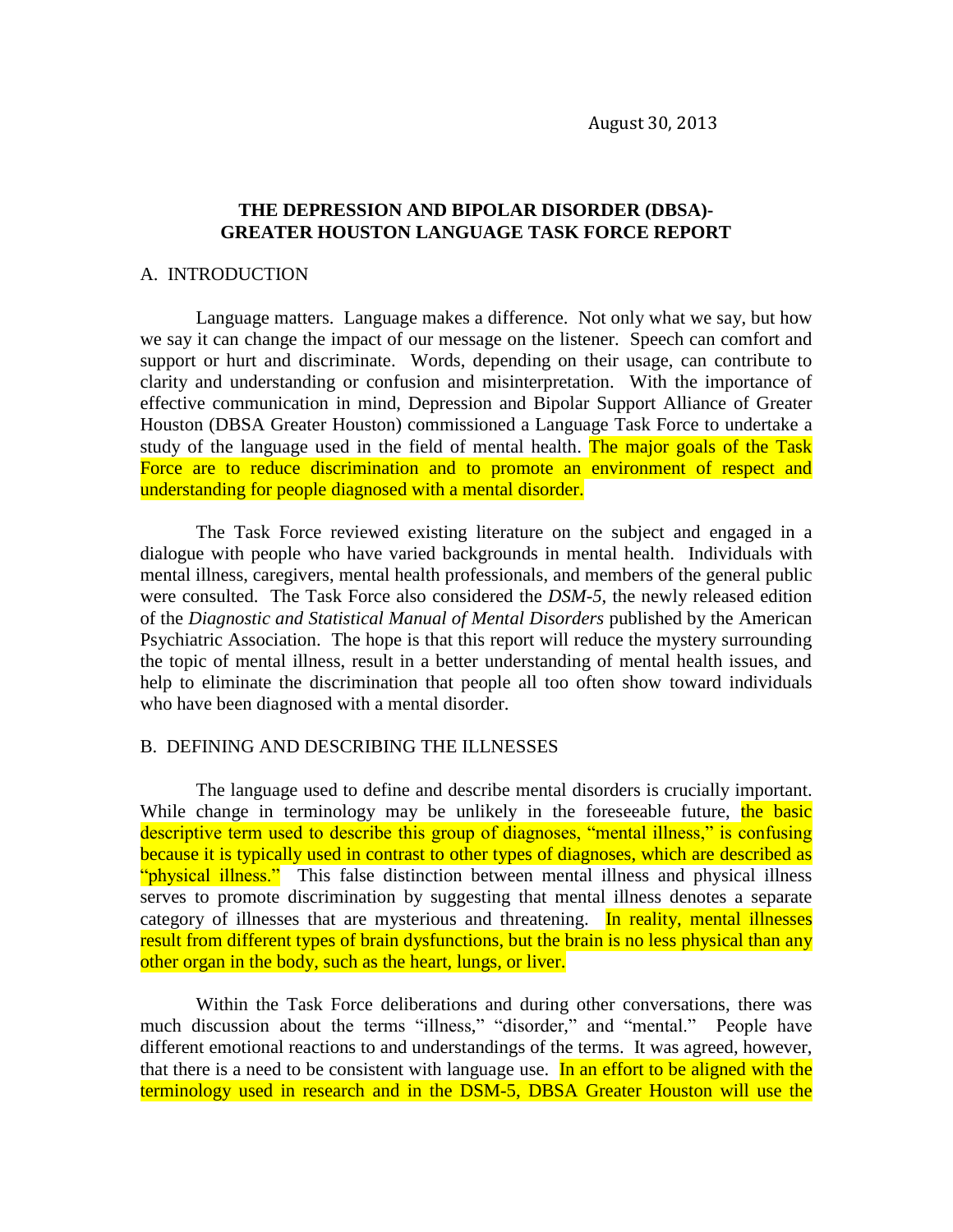term, "mental disorder," to refer to these diagnostic categories of illnesses. The Language Task Force spent considerable time discussing the challenges related to labeling the diagnoses in the field of mental health. Our hope is that continued discussion of appropriate and helpful terminology will lead to better understanding of these illnesses and help fight discrimination against people who have received such diagnoses.

With respect to specific disorders, the word "depression" is indelibly imprinted in the history of the mental health field. Any discussion of language in this field, however, needs to make note of the confusion frequently associated with the use of the word "depression." On the one hand, a lay person might use "depression" to describe a mild, temporary form of sadness that people sometimes loosely refer to as "the blues." This feeling will normally resolve itself in a few days with no medical attention required. On the other hand, as described in DSM-5, Major Depressive Disorder and Persistent Depressive Disorder (previously known as Dysthymia), refer to disabling illnesses that can impair life and functioning, either partially or totally, because of biochemical changes in the brain (American Psychiatric Association, 2013). Individuals diagnosed with Major Depressive Disorder and Persistent Depressive Disorder experience symptoms ranging from mild to very severe, but no matter the magnitude of the symptoms, all can cause major interference with daily life.

Like depressive disorders, Bipolar Disorders have also been misunderstood. Due to lack of education, the general public tends to fear or mistrust individuals diagnosed with Bipolar Disorder. As the name suggests, Bipolar Disorder involves the existence of two poles comprised of multiple symptoms. The two poles consist of the high end, which is described as "mania," and the low end, which is described as "depression." Between these two poles, individuals experience a range of manic and depressive symptoms along a continuum. Most individuals diagnosed with Bipolar Disorder experience bouts of depressive episodes that are longer in duration than manic or hypomanic episodes. (American Psychiatric Association, 2013) Because Bipolar Disorder includes episodes of depression, individuals diagnosed with depressive disorders and Bipolar Disorder often find they have shared experiences.

## C. PERSON-CENTERED LANGUAGE

In describing the challenges faced by individuals living with mental disorders, the Task Force recommends keeping the focus on person-centered, or person-first, language. Historically, people have been labeled individually or as a group based on their illness ("schizophrenics," "manics," "depressives," "crazy"). This labeling does not help educate people, nor does it fight discrimination, and in fact, labeling may actually add to the fear that exists. The goal of a person-centered approach is to stress the intrinsic worth, dignity, and uniqueness of the individual rather than to focus on the illness or its symptoms. The person will be described as having the illness or a diagnosis of the illness rather than as being the illness ("he has been *diagnosed with* bipolar disorder," or she *has* a mental health condition"). (Hogg Foundation for Mental Health, 2013) The emphasis will be placed on the individual's abilities rather than on his or her disabilities. The strategy is to avoid defining people by their diagnosis ("disabled"), to avoid statements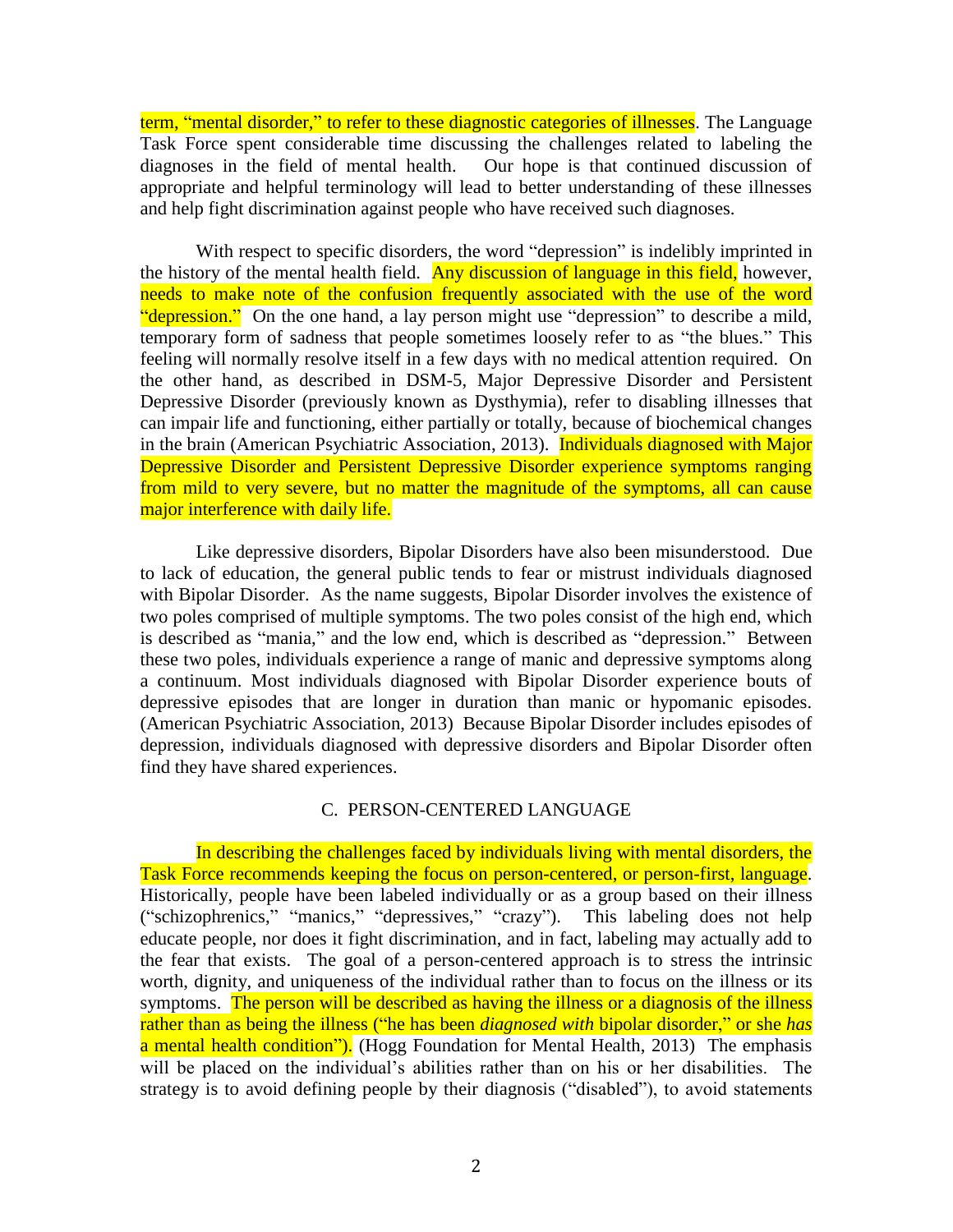that suggest blame ("she is so manipulative"), to avoid comments that involve judgment or evoke pity ("he is afflicted with depression," or "she is lazy"), and to avoid statements that define people by their behavior ("she is a cutter"). (Washington State Department of Social and Health Services, 2010) It is particularly helpful to recognize people for the progress they have made. The ultimate goal is to acknowledge the person for his or her personal transformation rather than passing judgment on whether or not the individual is "treatment compliant" (for example, refraining from phrases such as "off his meds"). The Task Force recommends language that promotes acceptance, respect, and uniqueness, and that treats the individual with a mental disorder as greater than his or her diagnosis.

## D. LANGUAGE TO AVOID

While using person-centered language is an active approach to creating a respectful and empowering environment, the avoidance of certain language also needs to be considered. Any words that identify the person as the illness are detrimental ("he is bipolar<sup>"</sup>). Instead, while acknowledging that the individual has a disorder with certain associated symptoms, emphasis should be placed on the fact that the individual is more than his diagnosis. While an individual with a mental disorder may describe herself as "suffering from" or "struggling with" the disease during a given period of time, others should avoid this type of language because it tends to dramatize the illness. (IARSPRS, 2003) Shocking or sensational words ("crazy" or "lunatic") should definitely be avoided, even if used jokingly. (Washington State Department of Social and Health Services, 2010) Words suggesting that a person with a mental disorder is "disabled" undermine the positive and constructive attitudes that can help people improve their condition. (IARSPRS, 2003) Likewise, words that deprive people of their power to improve are detrimental (stating that someone is "stuck" might prevent them from moving forward, whereas the word "challenged" still allows for movement).

Finally, "stigma" is a word commonly associated with mental disorders, referring to the shame that people feel when they are dealing with a mental disorder. In fact, the major source of the "stigma" is the negative, discriminatory attitude that many people in society exhibit toward individuals who have a mental disorder. (IARSPRS, 2003) Thus, the Task Force recommends avoiding use of the word "stigma" as much as possible because it promotes a victim mentality. Use of the term "discrimination" is preferred since it suggests the ignorance that characterizes people who harbor a prejudicial attitude toward individuals with mental disorders.

## E. LANGUAGE OF SUICIDE

Suicide can sometimes be the tragic outcome of a mental disorder. In the event of a suicide, the use of appropriate language can be critical in promoting a proper understanding of the event and in avoiding an unintended hurt to family and friends who are grieving. The term "committed suicide" should be avoided. (Ball, 2011) In its everyday usage, "commit" frequently has a negative connotation and is associated with criminality, such as "committing murder" or "committing adultery." To say that the